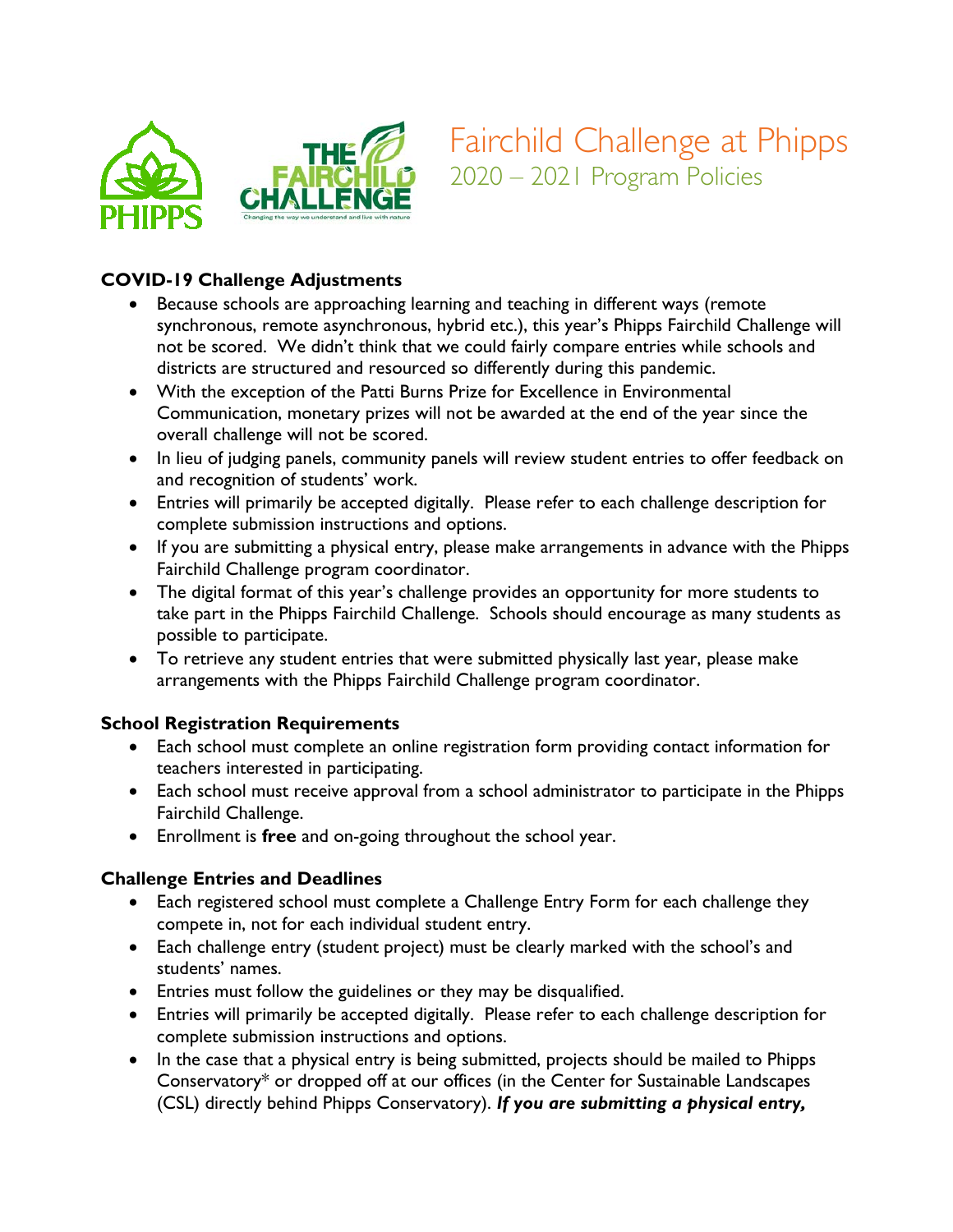### *please make arrangements in advance with the Phipps Fairchild Challenge program coordinator.*

\* *Mailed entries should be addressed to*: Phipps Conservatory and Botanical Gardens The Fairchild Challenge c/o Emily Johns One Schenley Park Pittsburgh, PA 15213

- Entries are considered on time if received **on or prior to** the entry deadline.
- Schools should encourage as many students as possible to participate in each challenge.

### **Student Work**

- All work submitted must be completed by students only.
- Participants are expected to follow a strict honor code: All work must be original or quoted from a referenced source.
- Plagiarism will result in disqualification of all work submitted by the students involved.
- Teachers and parents are encouraged to support student participation, but all entries must be entirely student work.
- Entries may not contain, as determined by Phipps, in its sole discretion, any content that is sexually explicit or suggestive, violent, derogatory, obscene, offensive, profane or pornographic; promotes alcohol, illegal drugs, tobacco, firearms or other weapons; promotes any activities that may appear unsafe or dangerous; promotes any particular political or religious agenda or message; overtly endorses any religious or political message or group; defames, misrepresents or contains disparaging remarks about other people or companies; contains trademarks, logos, or other copyrighted materials owned by others; contains any personal identification, such as license plate numbers, email addresses or street addresses; communicates messages or images inconsistent with the positive images and/or good will to which we wish to associate; and/or violates any law.

## **Entry Judging and Scoring**

- In lieu of judging panels, community panels will review student entries to offer feedback on and recognition of students' work.
- The Patti Burns Bonus Challenge will be the only challenge to be judged and considered for the Patti Burns Award for Excellence in Environmental Communication.
	- o The panel of judges is selected by Phipps Conservatory. Judges will be selected from the community, Phipps Conservatory volunteers and staff, and other professionals in the Pittsburgh area.
	- $\circ$  Panelists judge student entries based on the criteria set for the challenge and by using the evaluation rubric provided with the challenge.
	- o All results are final and score sheets will not be shared.

## **Awards**

- All schools that participate in the Fairchild Challenge will receive recognition.
- Middle Schools and High Schools that participate in four or more challenges will receive the Fairchild Challenge Award.